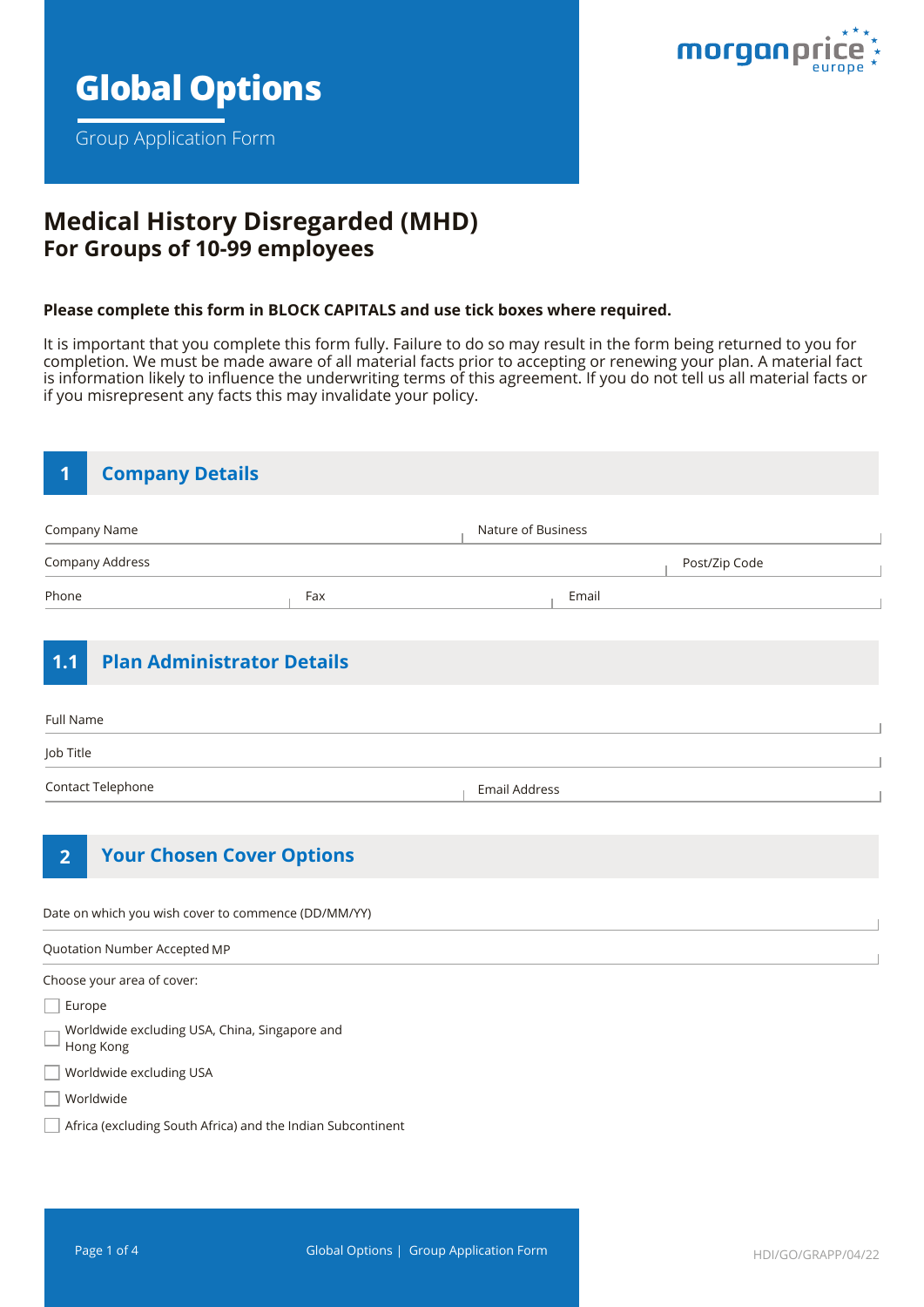

# **2 Your Chosen Cover Options** - continued

|                                                  | Choose any additional modules you want to add to the core cover:                                                                                                                                                                                                                                                                                                                                        |                         |     |     |    |
|--------------------------------------------------|---------------------------------------------------------------------------------------------------------------------------------------------------------------------------------------------------------------------------------------------------------------------------------------------------------------------------------------------------------------------------------------------------------|-------------------------|-----|-----|----|
| <b>Enhanced Modules</b>                          |                                                                                                                                                                                                                                                                                                                                                                                                         | <b>Optional Modules</b> |     |     |    |
| Physiotherapy Level 1                            | Enhanced Pregnancy & Childbirth Level 1                                                                                                                                                                                                                                                                                                                                                                 | Out-Patient Module 1    |     |     |    |
| Physiotherapy Level 2                            | Enhanced Pregnancy & Childbirth Level 2                                                                                                                                                                                                                                                                                                                                                                 | Out-Patient Module 2    |     |     |    |
| Physiotherapy Level 3                            | Reduced Pregnancy & Childbirth                                                                                                                                                                                                                                                                                                                                                                          | Wellness & Dental       |     |     |    |
| <b>Enhanced Routine Chronic</b>                  | <b>Enhanced Alternative Therapies</b>                                                                                                                                                                                                                                                                                                                                                                   | Optical Level 1         |     |     |    |
|                                                  | Hong Kong Reduced Hospital Network<br>(For residents of Hong Kong only)                                                                                                                                                                                                                                                                                                                                 | Optical Level 2         |     |     |    |
|                                                  |                                                                                                                                                                                                                                                                                                                                                                                                         | Psychiatric Cover       |     |     |    |
|                                                  | Please select the annual excess that you wish to apply to your group policy                                                                                                                                                                                                                                                                                                                             |                         |     |     |    |
| \$250<br>\$500<br>\$100                          | \$1000<br>$$2000$  <br>\$5000<br>Nil                                                                                                                                                                                                                                                                                                                                                                    |                         |     |     |    |
| 10% co-insurance on all out-patient claims       |                                                                                                                                                                                                                                                                                                                                                                                                         |                         |     |     |    |
| 20% co-insurance on all out-patient claims       |                                                                                                                                                                                                                                                                                                                                                                                                         |                         |     |     |    |
|                                                  | Please specify the currency in which you wish to pay premiums and receive benefits                                                                                                                                                                                                                                                                                                                      |                         |     |     |    |
| GBP<br><b>EUR</b><br><b>USD</b>                  |                                                                                                                                                                                                                                                                                                                                                                                                         |                         |     |     |    |
|                                                  | Do you or any of the persons to be included in this insurance take part in any sport or physical pastime?<br>(For the avoidance of doubt, this would include amongst other things but not limited to climbing, horse riding,<br>cycling, mountain biking, contact sports etc either as an amateur or professional).<br>If you are in any doubt then you should disclose your sport or physical pastime. |                         | Yes |     | No |
| <b>Eligibility of Cover</b><br>3                 | All members covered on a Group Policy must be included on a mandatory basis on the basis of this application. You must confirm on                                                                                                                                                                                                                                                                       |                         |     |     |    |
|                                                  | the below points in order for you application to be processed.                                                                                                                                                                                                                                                                                                                                          |                         |     |     |    |
| Employees only                                   |                                                                                                                                                                                                                                                                                                                                                                                                         |                         |     |     |    |
| Employees and their eligible dependants          |                                                                                                                                                                                                                                                                                                                                                                                                         |                         |     |     |    |
| <b>Payment Options</b><br>4                      |                                                                                                                                                                                                                                                                                                                                                                                                         |                         |     |     |    |
|                                                  | Will premium payment be made from a source other than the company?                                                                                                                                                                                                                                                                                                                                      |                         |     | Yes | No |
| If "Yes", please explain the source and reasons: |                                                                                                                                                                                                                                                                                                                                                                                                         |                         |     |     |    |
|                                                  |                                                                                                                                                                                                                                                                                                                                                                                                         |                         |     |     |    |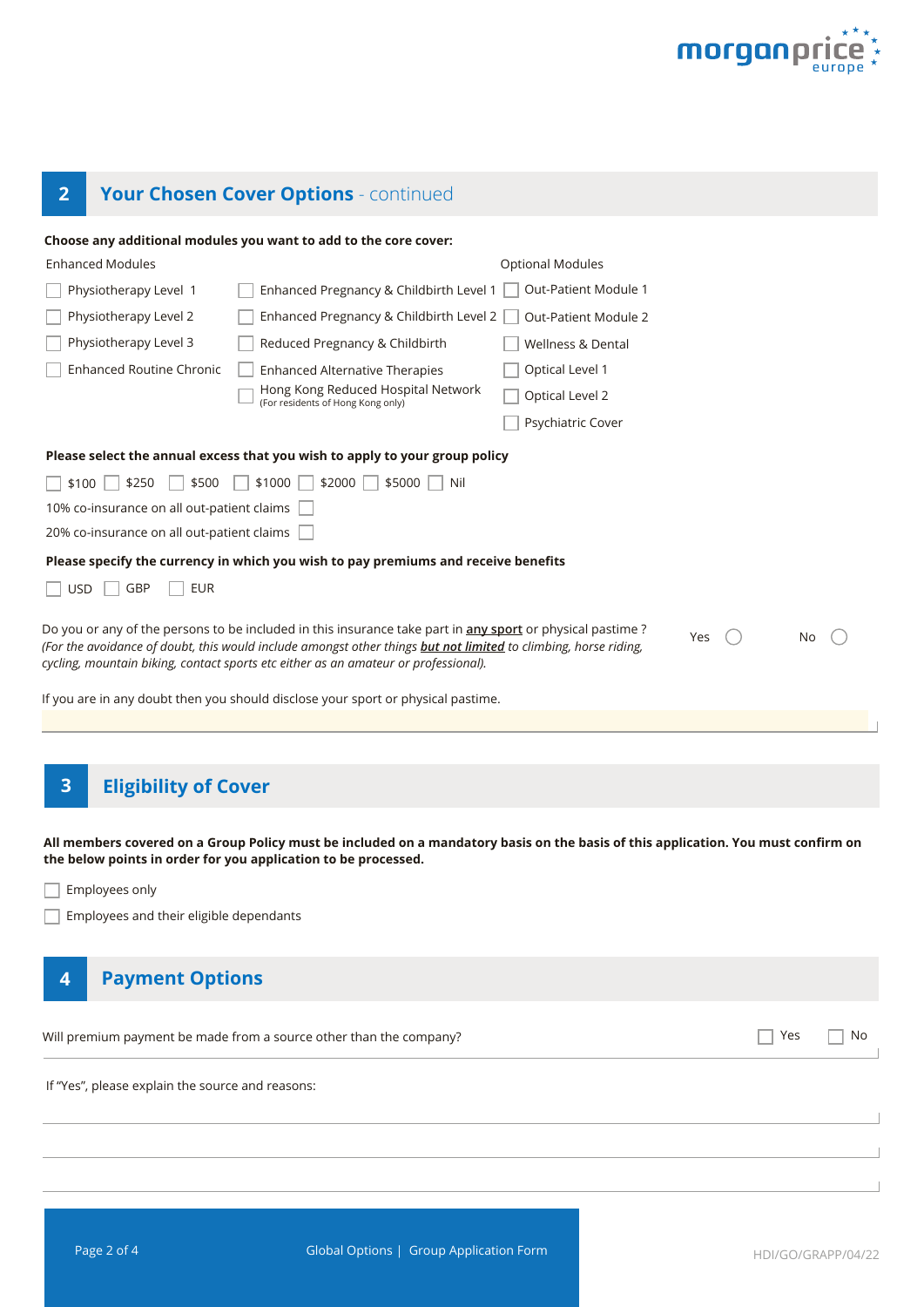

| How will you be paying your premium? (your final invoice will reflect this)<br>* Charges may apply                       |         | Bank Transfer*             | Credit Card* |
|--------------------------------------------------------------------------------------------------------------------------|---------|----------------------------|--------------|
| Premium Payment Frequency (your final invoice will reflect this)<br>* Premium loadings may apply for non annual payments | Monthly | l Semi-Annual<br>Quarterly | Annual       |

### **5 Current or Planned Treatment**

Cover for members under this plan is based on Medical History Disregarded (MHD) underwriting terms. Cover is subject to our acceptance and subject to the benefits, terms and conditions as highlighted within the proposal selected and policy wording documents.

As per clause 2 within the Important Notes section of our proposal to you, you must declare to us any ongoing or potential claims including pre-existing cases of pregnancy, cancer, heart and lungs, and back problems.

| Name | <b>Medical Condition</b> | <b>Treatment Details</b> |
|------|--------------------------|--------------------------|
|      |                          |                          |
|      |                          |                          |
|      |                          |                          |
|      |                          |                          |
|      |                          |                          |
|      |                          |                          |
|      |                          |                          |
|      |                          |                          |
|      |                          |                          |

**We may request further details of any information provided within this section if required.**

# **6 Declaration**

I declare that I am authorised by the Company to enter into this Contract of Insurance. I further declare that after full and resonable enquiry and to the best of my knowledge and belief that the statements made by me on this application form together with any supplementary information forming part of this application are full, true and correct. I understand that any changes to the information I have provided which take place between the time this form is completed and the time coverage become effective, must be notified in writing to the Insurer prior to the effective date of this coverage and failure to do so may result in the rejection of a claim or cancellation of the policy.

Please ensure that prior to entering into this Contract of Insurance you have been provided with, and have read, the terms and conditions that will apply to you as the Policyholder and any eligible insured person enrolled on this policy. If you do not understand any aspect of the terms and conditions, you should contact Morgan Price (Europe) ApS or your broker prior to signing this application.

| Authorised Signature                | Date |
|-------------------------------------|------|
| Name of Signatory                   |      |
| For and on Behalf of (Company Name) |      |
| Position                            |      |